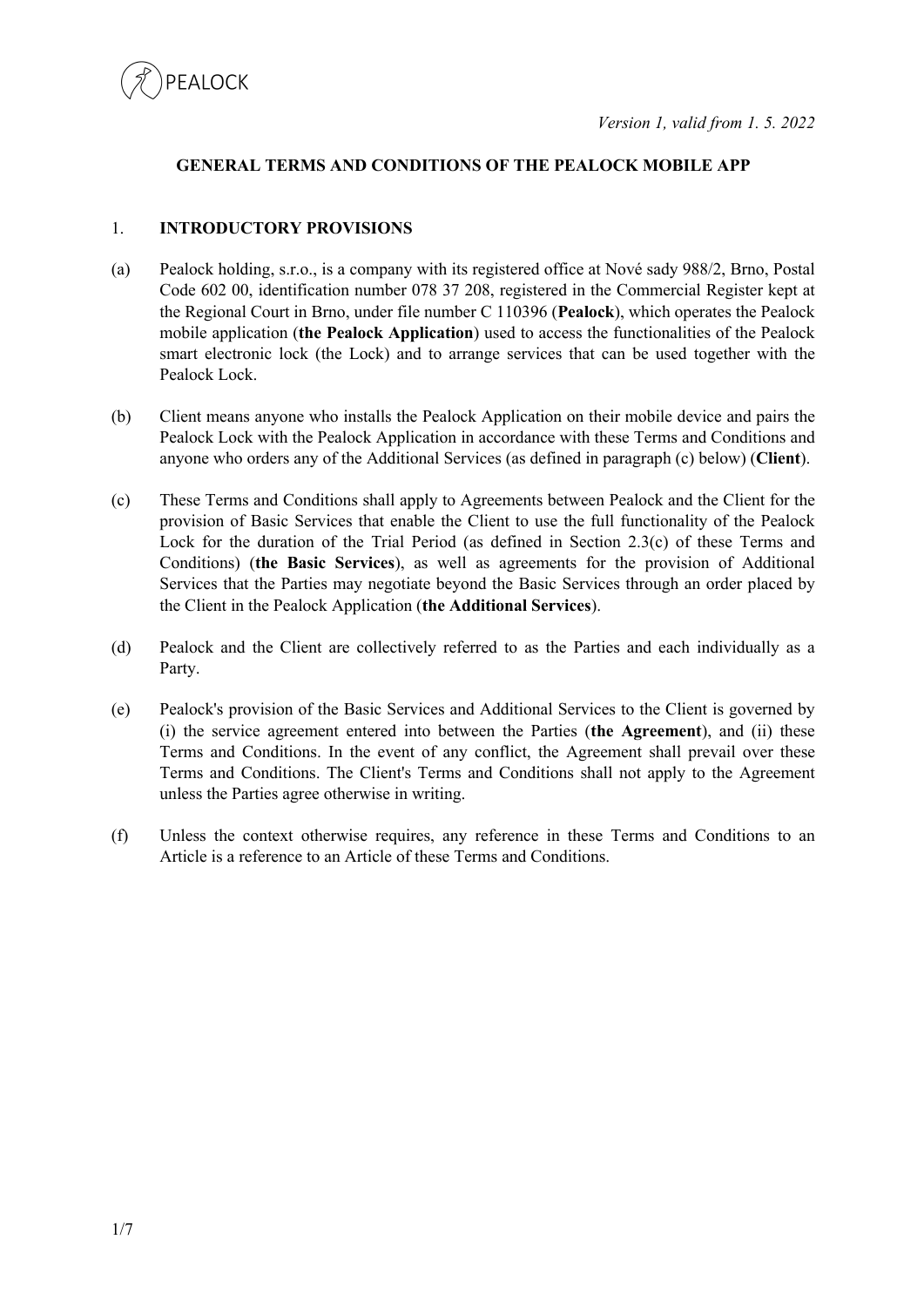

# 2. **PROVISION OF BASIC SERVICES**

## 2.1 **Characteristics of the Services**

(a) The Pealock Lock is a smart electronic lock designed to protect sporting and other equipment which, in the event of theft, triggers an alarm and calls a pre-specified telephone number (**the Alarm Function**) and which also enables the location of the object on which the Pealock Lock is attached to be recorded and displayed to the Client on the Pealock Application even when the mobile device is out of Bluetooth range (**the GPS Tracking and Communication Function with the Pealock Lock** or just **the GPS Function**).

## 2.2 **Arranging Basic Services**

- (a) Basic Services are provided on the basis of each purchase of an original Pealock Lock package and the Client is entitled to use them after completing all of the following steps:
	- (i) installation of the Pealock Application on the Client's mobile device (phone or tablet);
	- (ii) pairing the Pealock Lock with the Pealock Application;
	- (iii) setting up the Client's personal profile in the Pealock Application free of charge;
	- (iv) activation of the prepaid SIM card included in the original Pealock Lock packaging;
	- (v) the Client's acknowledgement that it has read and agrees to these Terms and Conditions.
- (b) The performance of the steps set out in paragraph (a) (i) (v) above and the provision of the Basic Services during the Trial Period (as defined in Section  $2.3(c)$  of these Terms and Conditions) is free of charge.

# 2.3 **Activating Functions Supported by Pealock**

- (a) The Pealock is supplied with built-in software that enables the use of the GPS Function (**the Software**), as well as a prepaid SIM card that enables an automatic call to a selected telephone number in the event of an alarm and the display of the Pealock's location in the Pealock Application.
- (b) The SIM card must be activated before the Pealock Lock can be put into operation. Activation of the SIM card will occur automatically the first time data is transferred from the Pealock Lock to the Pealock Application, with data transfer enabled via the data services on the SIM card (**the Data Services**).
- (c) Data Services are provided free of charge with the SIM Card supplied as part of the Basic Services for a period of 6 months from the activation of the SIM Card (**the Trial Period**). After the expiry of the Trial Period, the Customer may decide whether or not to continue to use the GPS Function as part of the Additional Services arrangement.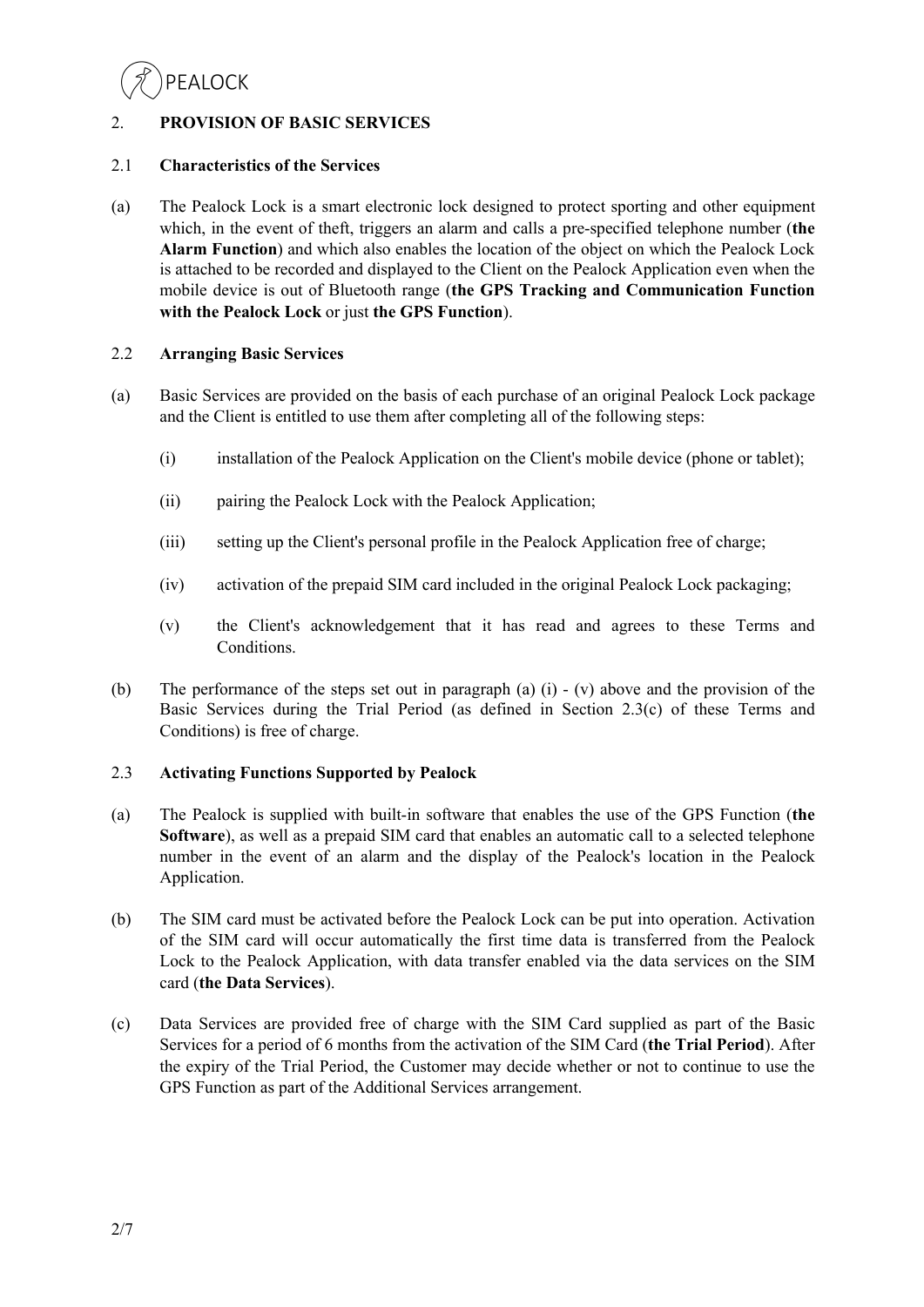

- (d) In order to activate the Pealock features, it is necessary to pair the Pealock Application with the Pealock Lock so that the Pealock Lock can communicate with the Client's personal profile in the Pealock Application, in particular so that the Client can view any notifications from the Pealock Lock in his/her personal profile.
- (e) The Client is prompted to pair the Pealock Application and the Pealock Lock immediately after launching the Pealock Application by following the instructions provided directly in the Pealock Application.
- (f) One mobile device can be paired with multiple Pealock Locks using the "+" button in the Pealock Application settings.
- (g) In order to use the Alarm Function, you must have a credit of at least 200 CZK on your SIM card. The SIM card included in the original package has a pre-paid credit of 200 CZK, which can be further increased in the Pealock Application as part of the purchase of Additional Services.
- (h) For the smooth functioning of the Pealock Lock, it is essential to have the current version of the Pealock Application downloaded at all times.

# 3. **PROVISION OF ADDITIONAL SERVICES**

## 3.1 **General Information**

- (a) The Pealock Application contains up-to-date information on Additional Services that the Client can use, for example, to use the Alarm Function after the SIM Card credit has been exhausted, to extend the period of use of the GPS Function after the Trial Period
- (b) Pealock shall be entitled to supplement or modify the scope of the Additional Services provided. The current list of Additional Services, the terms and conditions for their arrangement and use are set out in the Pealock Application.
- (c) These Terms and Conditions do not limit Pealock's ability to allow Clients to use Additional Services on individually agreed terms.

## 3.2 **Use of the GPS Tracking Function and Communication with Pealock After the Trial Period**

- (a) The GPS Tracking and Communication Function with Pealock Lock enables the current location of Pealock Lock to be determined and further visualised in the Client's personal profile in the Pealock Application, and also ensures communication between Pealock Lock and the Pealock Application outside the Bluetooth range.
- (b) Determination of the location of the Pealock Lock is only possible at the moment when:
	- (i) the activation of the Pealock Lock, i.e. when the Pealock Lock is switched on; or
	- (ii) the triggering of an alarm, regardless of what causes the alarm to be triggered.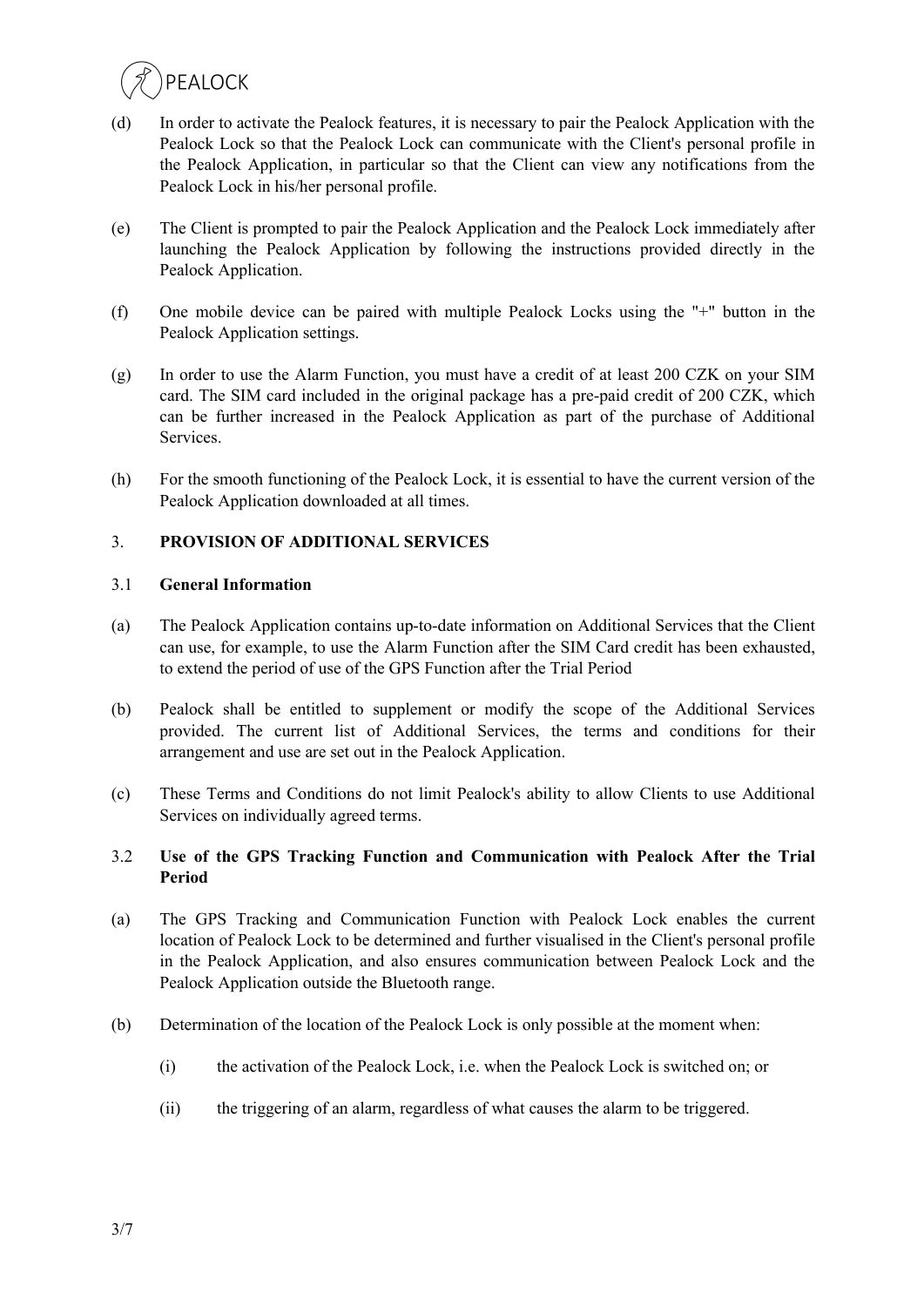

- (c) During the triggering of the GPS Function, data regarding the current location of the Pealock Lock is shared with the Client's registered personal profile in the Pealock Application, whereby when the Pealock Lock is activated, it is a one-time data transfer and when the alarm is triggered, data regarding the location of the Pealock Lock is transferred repeatedly every 3 seconds.
- (d) For the avoidance of doubt, Pealock expressly states that it is not the direct provider of the Data Services and only allows the Client to use them as part of the provision of the Basic Services and, after the Trial Period, as part of the Additional Services. The provision of Data Services is governed by the contractual terms and conditions of the electronic communications service provider as defined in Act No. 127/2005 Coll., the Act on the Provision of Electronic Communications Services, as amended. The contractual terms and conditions of the Data Service Provider are available at [https://www.vodafone.cz/\_sys\_/FileStorage/download/2/1419/vseobecne\_podminky\_eng.pdf].

# 4. **INTELLECTUAL PROPERTY**

## 4.1 **Pealock's Rights to the Pealock Application**

(a) Pealock is the exclusive and unrestricted executor of all economic rights and, to the fullest extent permitted by law, moral rights in the Pealock Application as a work of authorship within the meaning of Act No. 121/2000 Coll., on Copyright, on Rights Related to Copyright and on Amendments to Certain Acts, as amended (the **Copyright Act**).

## 4.2 **Licence to the Pealock Application**

- (a) In order to use the Pealock Application, Pealock grants the Client a royalty-free licence, which the Client accepts by accepting these Terms and Conditions (the **Licence**).
- (b) The Licence is granted as:
	- (i) a limited in time, for the period of use of the Pealock Application together with the paired Pealock Lock;
	- (ii) non-exclusive;
	- (iii) worldwide;
	- (iv) for the exclusive use of each Client directly related to the use of the Pealock Lock.
- (c) The Client is entitled to have the Pealock Application installed on multiple mobile devices under the Licence, but the Pealock Application may only work with one mobile device at a time. In the settings of the Pealock Application, it is possible to specify which phone number Pealock will call in the event of an alarm.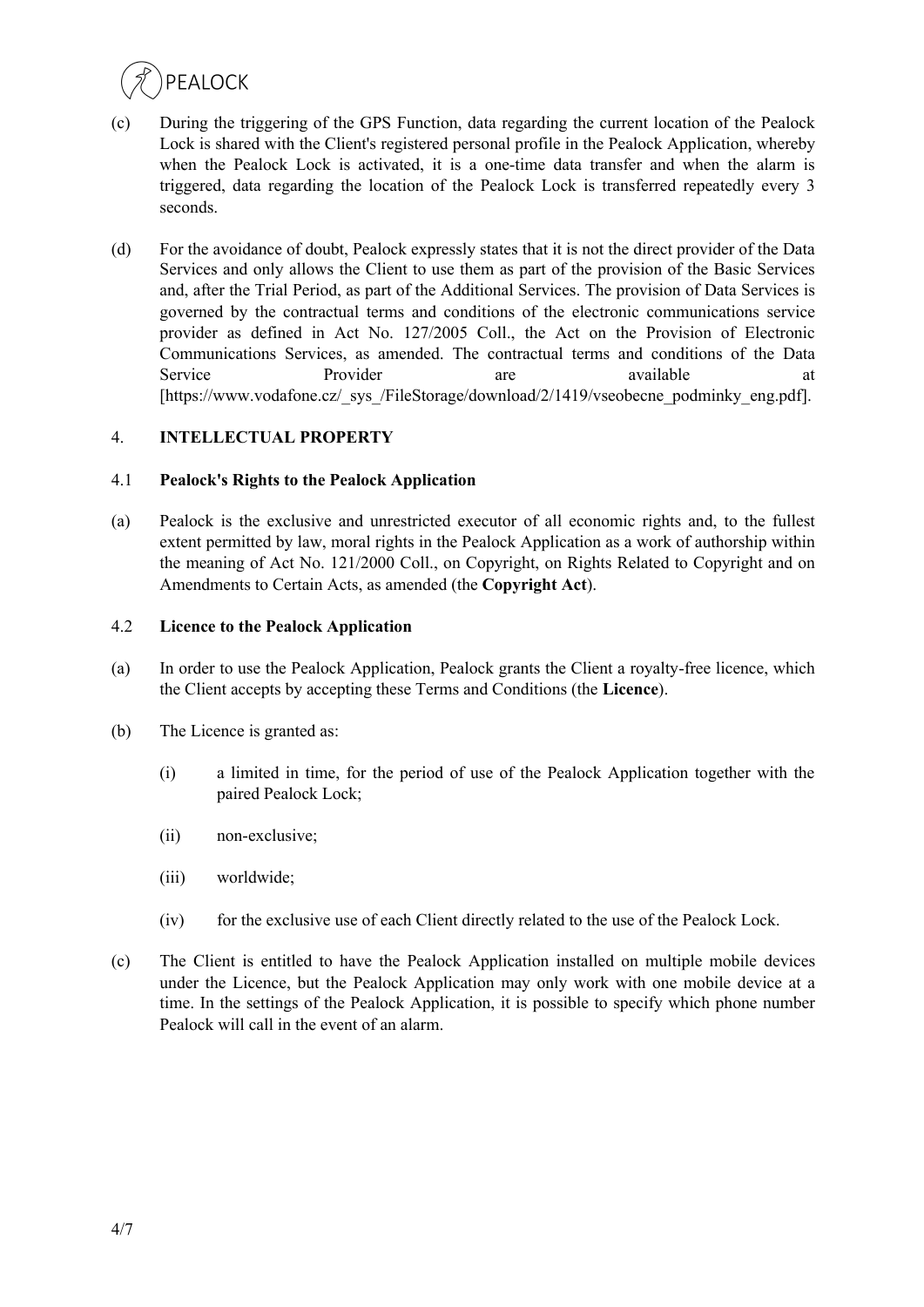

# 4.3 **Data Usage**

- (a) Client agrees that Pealock shall be entitled to use the data regarding the location of the object detected by the Pealock Lock for the duration of the use of the Pealock Lock, and furthermore to use any anonymised data, including anonymised data regarding the location of the Pealock Lock, for its internal and business needs, to share it with third parties and to process it at its discretion, including the possibility to incorporate such data into a database, even at any time after the use of the Pealock Lock has ended.
- (b) In any event, Pealock shall be deemed to be the maker of the database acquired pursuant to paragraph (a) above and shall be entitled to all economic rights in such database in accordance with the Copyright Act.
- (c) Details regarding the processing of the Client's personal data in connection with the use of Pealock Lock are set out in Article 6 of these Terms and Conditions.
- (d) Pealock does not grant the Client any right under the Agreement or as a result of the use of the Pealock Lock to the database acquired in terms of paragraph (a) above.
- (e) The data contained and systematically included in the database shall have the nature of exclusive intellectual property belonging exclusively to Pealock and shall constitute its trade secrets within the meaning of Section 504 of Act No. 89/2012 Coll., as amended (the **Civil Code**).

# 5. **RESPONSIBILITY**

## 5.1 **Liability for Defects in the Pealock Application**

(a) The Pealock Application is provided free of charge without guarantee of availability or functionality and Pealock is therefore not responsible for its faultlessness.

## 5.2 **Liability for the Provision of Data Services**

Data Services are provided as part of the technical solution of Pealock Lock and liability for their operation is addressed under Pealock's liability for defects in Pealock Lock.

## 5.3 **Pealock's Liability for Damages in Connection with the Use of the Pealock Application**

- (a) Pealock does not control and cannot control the performance of any of the steps set out in Section 2.2(a) of these Terms and Conditions, and thus is not liable for any malfunction or failure of the Pealock Lock or any of its features as a result of any improper procedure in the commissioning or activation of the Pealock Lock.
- (b) Except for injury caused by intent, gross negligence or injury to natural rights, Pealock's liability for injury arising out of the accuracy, completeness or truthfulness of information shared between Pealock Lock and the Pealock Application is excluded. To the same extent, Pealock's liability for any harm in connection with the operation of Pealock Lock is excluded.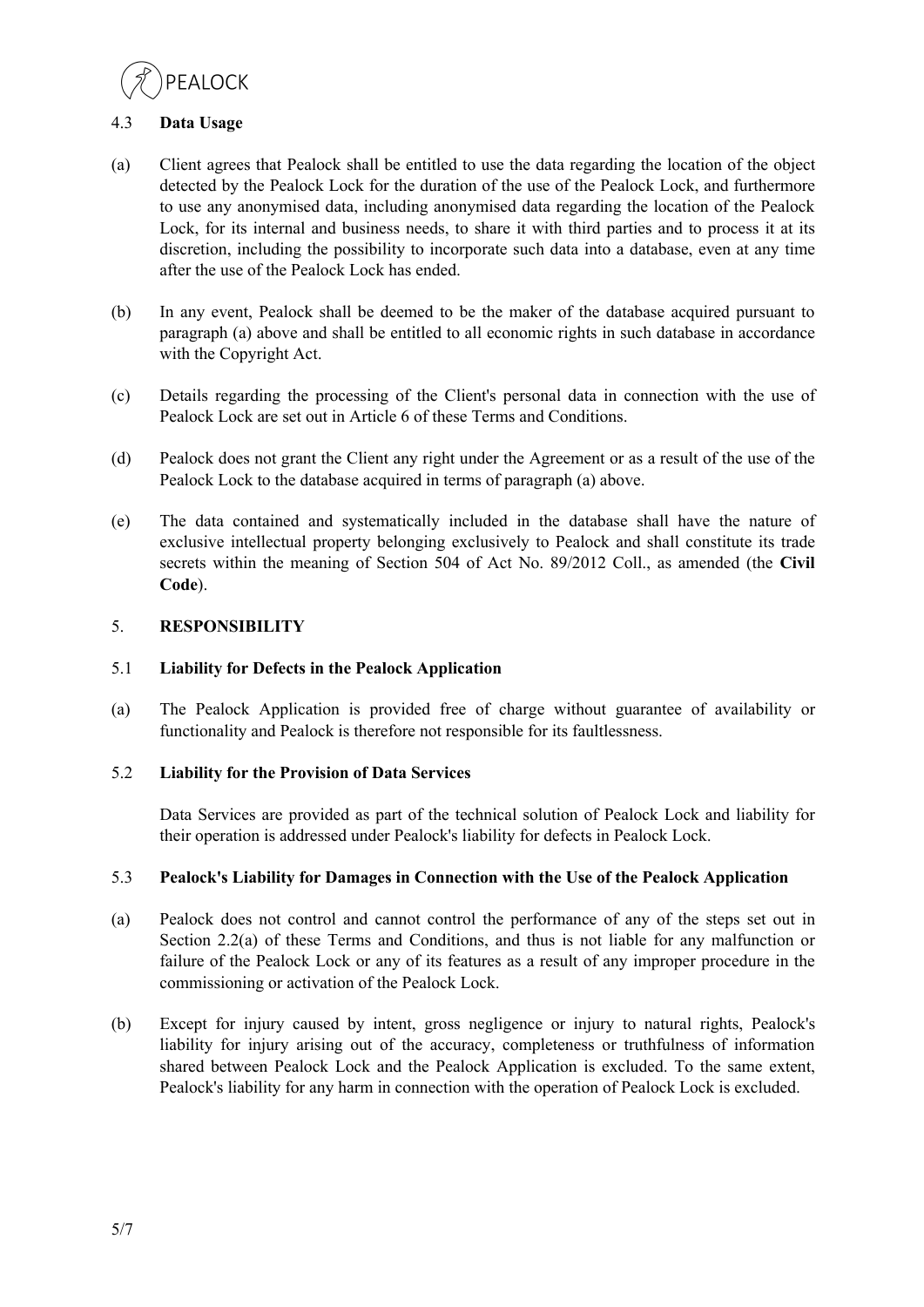

(c) If, for any reason, Pealock is liable to the Client for damages or if the Client incurs a recourse claim as a result of Pealock's liability for damages to a third party in connection with the use of the Pealock Lock, the Pealock Application or the use of the Additional Services despite the foregoing limitation of liability in this Section 5.4, Pealock's liability shall be limited to an aggregate maximum amount equal to the fees paid by Client for the services provided.

## 6. **DATA PROTECTION**

(a) The Client acknowledges that Pealock processes personal data for the purpose of providing the Basic Services and Additional Services in accordance with the legal provisions relating to the processing and protection of personal data, in particular, but not exclusively, Regulation (EU) 2016/679 of the European Parliament and of the Council of 27 April 2016 on the protection of natural persons with regard to the processing of personal data and on the free movement of such data and repealing Directive 95/46/EC (the General Data Protection Regulation) (the GDPR), Act No. 110/2019 Coll, on the processing of personal data, as amended, and any judicial or administrative interpretation of legislation relating to the processing and protection of personal data, any guidelines, codes of conduct or approved certification mechanisms issued by the Data Protection Authority. Details regarding Pealock's processing of Client Personal Data are set out at https://pealock.com/cs/gdpr/.

## 7. **TERMINATION OF AGREEMENT**

- (a) Unless otherwise expressly provided in the Agreement between the Client and Pealock or in these Terms and Conditions, neither party shall be entitled to unilateral termination of the Agreement unless such termination would be contrary to mandatory provisions of law.
- (b) The Client may terminate the Agreement by written notice delivered to Pealock, if Pealock unilaterally amends, supplements or otherwise modifies the Terms and Conditions in accordance with Section 8(b) of these Terms and Conditions. The notice must be delivered no later than the effective date of the new version of the Terms and Conditions, in which case it shall become effective on the effective date of the new version of the Terms and Conditions.

## 8. **FINAL PROVISIONS**

- (a) The Agreement including these Terms and Conditions is sent to the Client's e-mail address after approval.
- (b) Pealock is entitled to unilaterally amend or supplement these Terms and Conditions. Upon the new version of the Terms and Conditions becoming effective, the original Terms and Conditions shall cease to be valid. Pealock may decide that the new Terms and Conditions do not apply to the Agreements already concluded with Clients or that they apply only to some of them. Pealock shall notify the affected Clients of changes to the Terms and Conditions at least 1 month in advance to their email address indicated in their personal profile in the Pealock Application. If the affected Clients continue to use the Pealock Application after the effective date of the new version of the Terms and Conditions, they shall be deemed to have accepted the new version of the Terms and Conditions. This is without prejudice to the Clients' right to terminate the Agreements pursuant to Clause 7(b) of these Terms and Conditions.